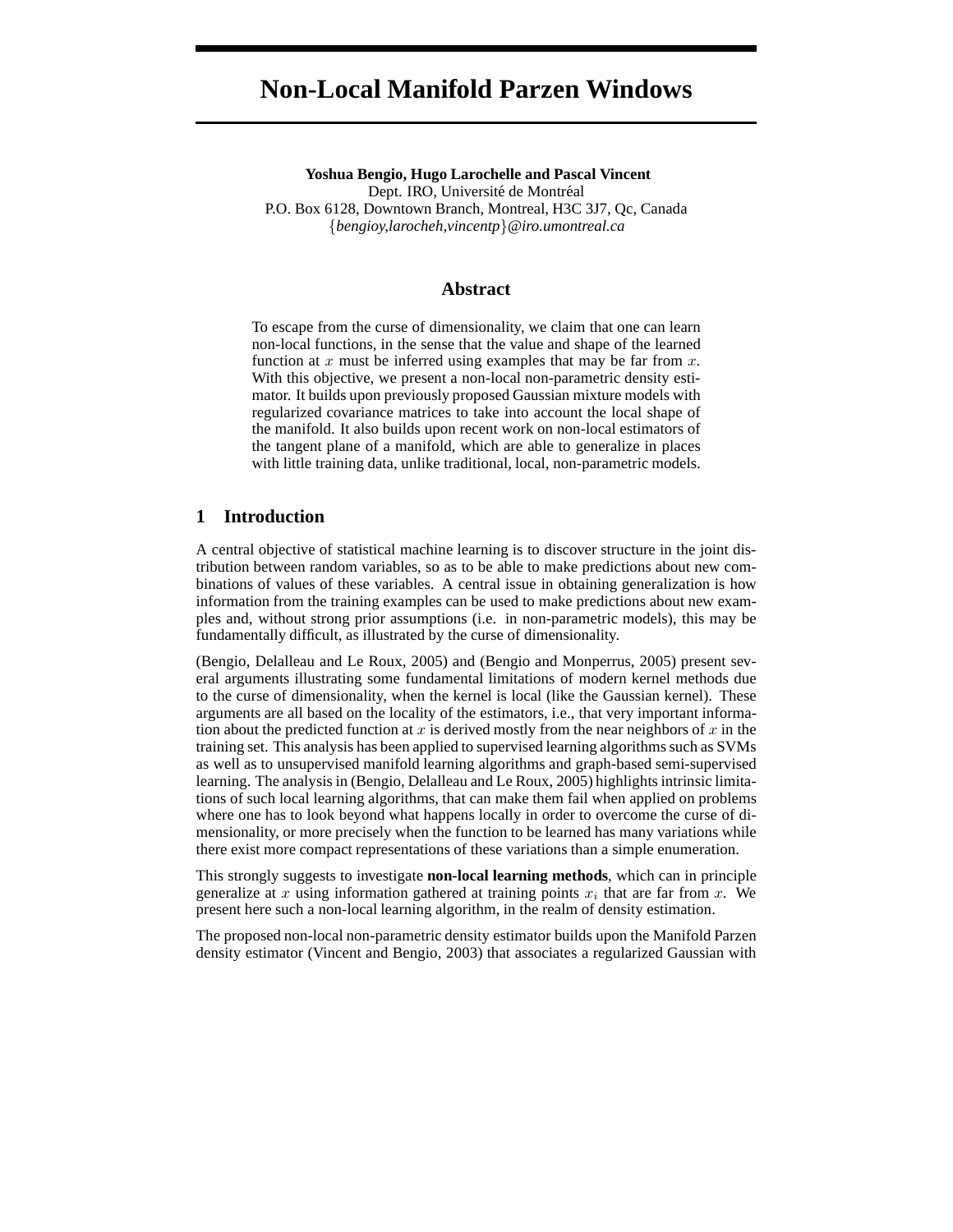each training point, and upon recent work on non-local estimators of the tangent plane of a manifold (Bengio and Monperrus, 2005). The *local* covariance matrix characterizing the density in the immediate neighborhood of a data point is learned as a **function** of that data point, with *global* parameters. This allows to potentially generalize in places with little or no training data, unlike traditional, local, non-parametric models. Here, the implicit assumption is that there is some kind of regularity in the shape of the density, such that learning about its shape in one region could be informative of the shape in another region that is not adjacent. Note that the smoothness assumption typically underlying non-parametric models relies on a simple form of such transfer, but only for neighboring regions, which is not very helpful when the intrinsic dimension of the data (the dimension of the manifold on which or near which it lives) is high or when the underlying density function has many variations (Bengio, Delalleau and Le Roux, 2005). The proposed model is also related to the Neighborhood Component Analysis algorithm (Goldberger et al., 2005), which learns a global covariance matrix for use in the Mahalanobis distance within a non-parametric classifier. Here we generalize this global matrix to one that is a function of the datum  $x$ .

## **2 Manifold Parzen Windows**

In the Parzen Windows estimator, one puts a spherical (*isotropic*) Gaussian around each training point  $x_i$ , with a single shared variance hyper-parameter. One approach to improve on this estimator, introduced in (Vincent and Bengio, 2003), is to use not just the presence of  $x_i$  and its neighbors but also their geometry, trying to infer the principal characteristics of the local shape of the manifold (where the density concentrates), which can be summarized in the covariance matrix of the Gaussian, as illustrated in Figure 1. If the data concentrates in certain directions around  $x_i$ , we want that covariance matrix to be "flat" (near zero variance) in the orthogonal directions.

One way to achieve this is to parametrize each of these covariance matrices in terms of "principal directions" (which correspond to the tangent vectors of the manifold, if the data concentrates on a manifold). In this way we do not need to specify individually all the entries of the covariance matrix. The only required assumption is that the "noise directions" orthogonal to the "principal directions" all have the same variance.

$$
\hat{p}(y) = \frac{1}{n} \sum_{i=1}^{n} N(y; x_i + \mu(x_i), S(x_i))
$$
\n(1)

where  $N(y; x_i + \mu(x_i), S(x_i))$  is a Gaussian density at y, with mean vector  $x_i + \mu(x_i)$  and covariance matrix  $S(x_i)$  represented compactly by

$$
S(x_i) = \sigma_{noise}^2(x_i)I + \sum_{j=1}^d s_j^2(x_i)v_j(x_i)v_j(x_i)'
$$
 (2)

where  $s_j^2(x_i)$  and  $\sigma_{noise}^2(x_i)$  are scalars, and  $v_j(x_i)$  denotes a "principal" direction with variance  $s_j^2(x_i) + \sigma_{noise}^2(x_i)$ , while  $\sigma_{noise}^2(x_i)$  is the noise variance (the variance in all the other directions).  $v_j(x_i)'$  denotes the transpose of  $v_j(x_i)$ .

In (Vincent and Bengio, 2003),  $\mu(x_i) = 0$ , and  $\sigma_{noise}^2(x_i) = \sigma_0^2$  is a global hyperparameter, while  $(\lambda_j(x_i), v_j) = (s_j^2(x_i) + \sigma_{noise}^2(x_i), v_j(x_i))$  are the leading (eigenvalue,eigenvector) pairs from the eigen-decomposition of a locally weighted covariance matrix (e.g. the empirical covariance of the vectors  $x_l - x_i$ , with  $x_l$  a near neighbor of  $x_i$ ). The "noise level" hyper-parameter  $\sigma_0^2$  must be chosen such that the principal eigenvalues are all greater than  $\sigma_0^2$ . Another hyper-parameter is the number d of principal components to keep. Alternatively, one can choose  $\sigma_{noise}^2(x_i)$  to be the  $(d+1)^{th}$  eigenvalue, which guarantees that  $\lambda_j(x_i) > \sigma_{noise}^2(x_i)$ , and gets rid of a hyper-parameter. This very simple model was found to be consistently better than the ordinary Parzen density estimator in numerical experiments in which all hyper-parameters are chosen by cross-validation.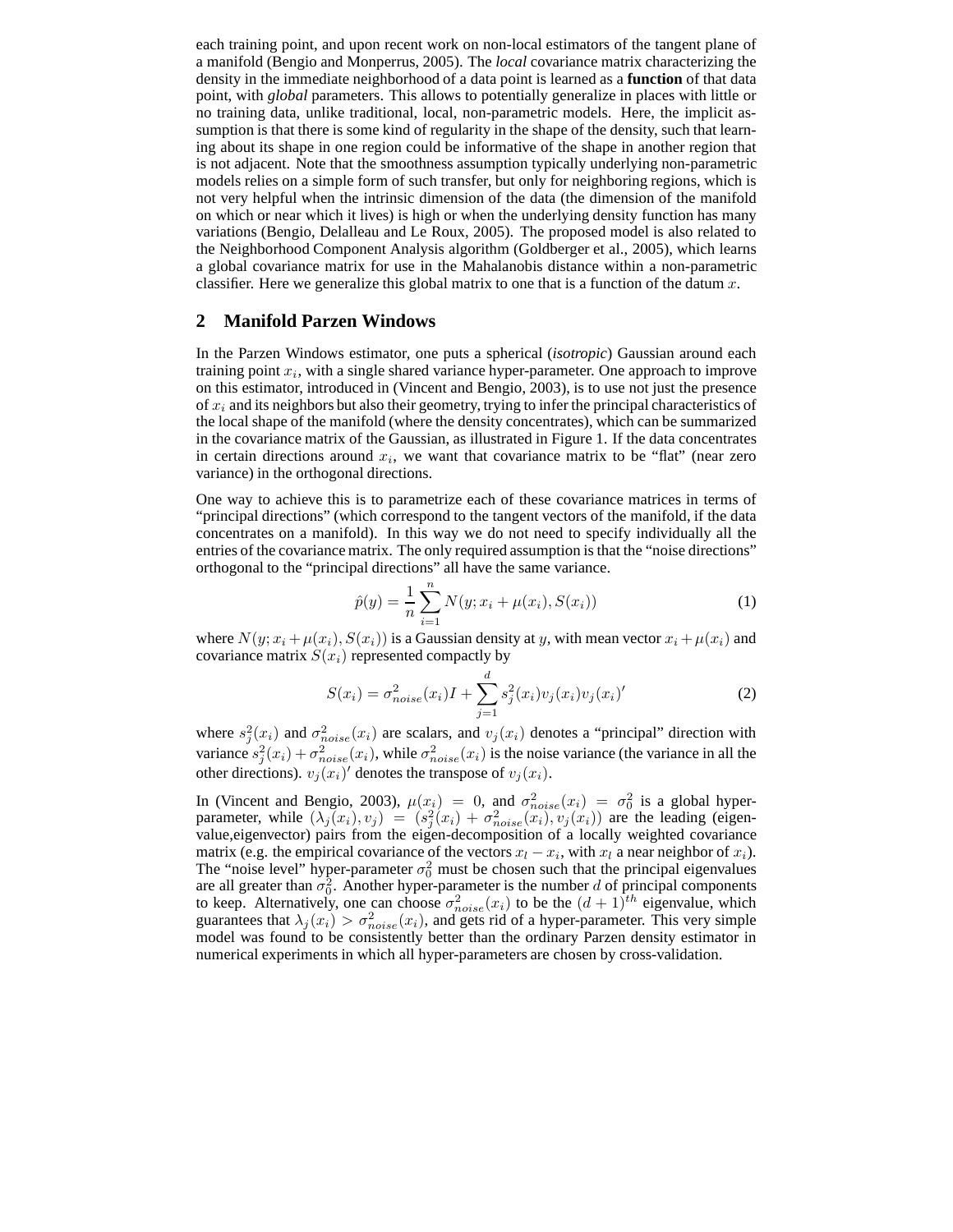## **3 Non-Local Manifold Tangent Learning**

In (Bengio and Monperrus, 2005) a manifold learning algorithm was introduced in which the tangent plane of a d-dimensional manifold at x is learned as a function of  $x \in \mathbb{R}^D$ , using globally estimated parameters. The output of the predictor function  $F(x)$  is a  $d \times D$ matrix whose  $d$  rows are the  $d$  (possibly non-orthogonal) vectors that span the tangent plane. The training information about the tangent plane is obtained by considering pairs of near neighbors  $x_i$  and  $x_j$  in the training set. Consider the predicted tangent plane of the manifold at  $x_i$ , characterized by the rows of  $F(x_i)$ . For a good predictor we expect the vector  $(x_i - x_j)$  to be close to its projection on the tangent plane, with local coordinates  $w \in \mathbb{R}^d$ . w can be obtained analytically by solving a linear system of dimension d.

The training criterion chosen in (Bengio and Monperrus, 2005) then minimizes the sum over such  $(x_i, x_j)$  of the sinus of the projection angle, i.e.  $\frac{|F'(x_i)w - (x_j - x_i)||^2}{||x_j - x_j||^2}$  $|x_i||^2$ . It is a heuristic criterion, which will be replaced in our new algorithm by one derived from the maximum likelihood criterion, considering that  $F(x_i)$  indirectly provides the principal eigenvectors of the local covariance matrix at  $x_i$ . Both criteria gave similar results experimentally, but the model proposed here yields a complete density estimator. In both cases  $F(x_i)$  can be interpreted as specifying the directions in which one expects to see the most variations when going from  $x_i$  to one of its near neighbors in a finite sample.



Figure 1: *Illustration of the local parametrization of local or Non-Local Manifold Parzen. The examples around training point*  $x_i$  *are modeled by a Gaussian.*  $\mu(x_i)$  *specifies the center of that Gaussian, which should be non-zero when*  $x_i$  *is off the manifold.*  $v_k$ 's are *principal directions of the Gaussian and are tangent vectors of the manifold.*  $\sigma_{\text{noise}}$  *represents the thickness of the manifold.*

## **4 Proposed Algorithm: Non-Local Manifold Parzen Windows**

In equations (1) and (2) we wrote  $\mu(x_i)$  and  $S(x_i)$  as if they were **functions** of  $x_i$  rather than simply using indices  $\mu_i$  and  $S_i$ . This is because we introduce here a non-local version of Manifold Parzen Windows inspired from the non-local manifold tangent learning algorithm, i.e., in which we can **share information about the density across different regions of space**. In our experiments we use a neural network of nhid hidden neurons, with  $x_i$  in input to predict  $\mu(x_i)$ ,  $\sigma_{noise}^2(x_i)$ , and the  $s_j^2(x_i)$  and  $v_j(x_i)$ . The vectors computed by the neural network do not need to be orthonormal: we only need to consider the subspace that they span. Also, the vectors' squared norm is used to infer  $s_j^2(x_i)$ , instead of having a separate output for them. We will note  $F(x_i)$  the matrix whose rows are the vectors output of the neural network. From it we obtain the  $s_j^2(x_i)$  and  $v_j(x_i)$  by performing a singular value decomposition, i.e.  $F'F = \sum_{j=1}^{d} s_j^2 v_j v'_j$ . Moreover, to make sure  $\sigma_{noise}^2$  does not get too small, which could make the optimization unstable, we impose  $\sigma_{noise}^2(x_i) = s_{noise}^2(x_i) + \sigma_0^2$ , where  $s_{noise}(\cdot)$  is an output of the neural network and  $\sigma_0^2$  is a fixed constant.

Imagine that the data were lying near a lower dimensional manifold. Consider a training example  $x_i$  near the manifold. The Gaussian centered near  $x_i$  tells us how neighbors of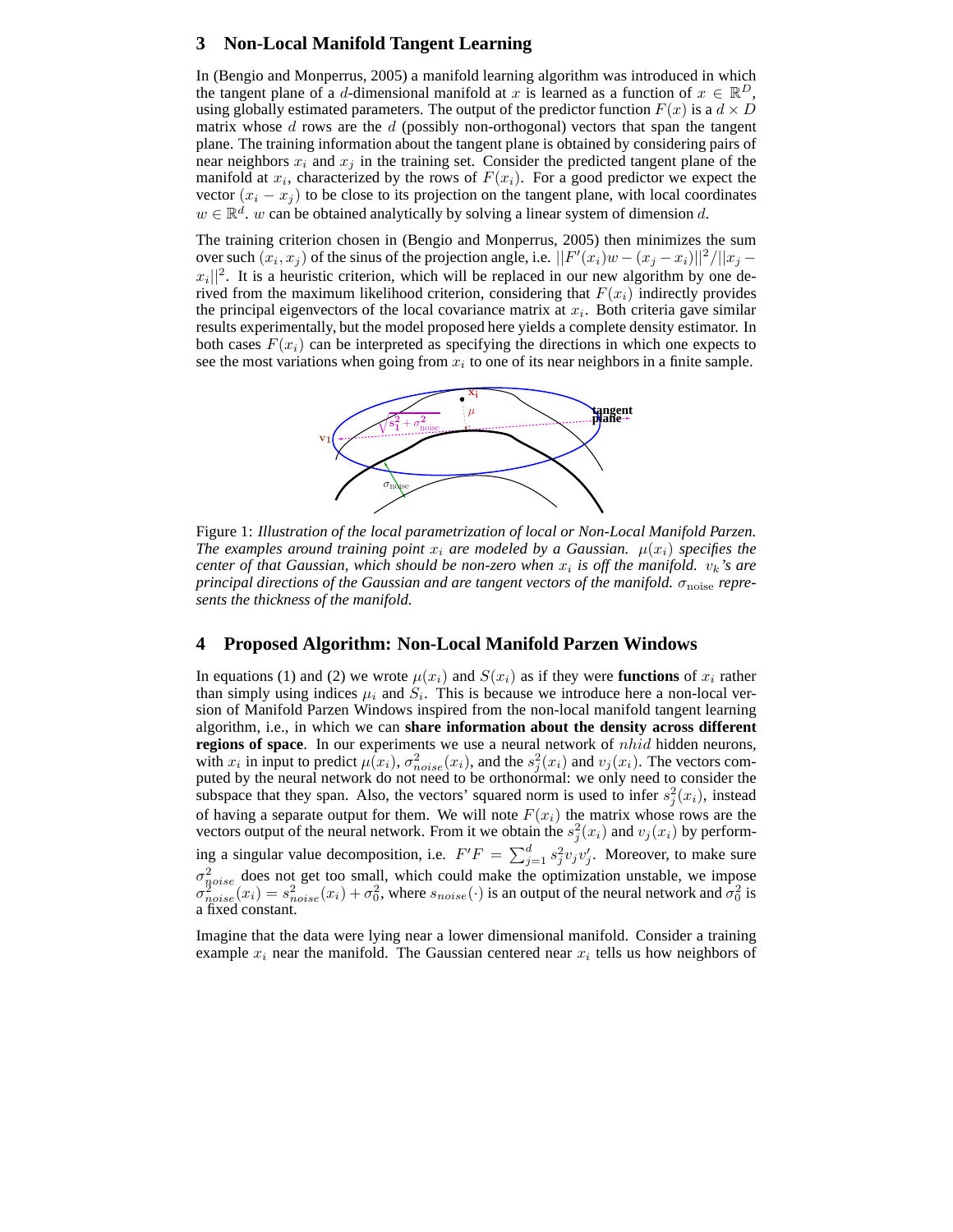$x_i$  are expected to differ from  $x_i$ . Its "principal" vectors  $v_j(x_i)$  span the tangent of the manifold near  $x_i$ . The Gaussian center variation  $\mu(x_i)$  tells us how  $x_i$  is located with respect to its projection on the manifold. The noise variance  $\sigma_{noise}^2(x_i)$  tells us how far from the manifold to expect neighbors, and the directional variances  $s_j^2(x_i) + \sigma_{noise}^2(x_i)$ tell us how far to expect neighbors on the different local axes of the manifold, near  $x_i$ 's projection on the manifold. Figure 1 illustrates this in 2 dimensions.

The important element of this model is that the parameters of the predictive neural network can potentially represent non-local structure in the density, i.e., they allow to potentially discover shared structure among the different covariance matrices in the mixture. Here is the pseudo code algorithm for training Non-Local Manifold Parzen (NLMP):

**Algorithm NLMP::Train** $(X, d, k, k_\mu, \mu(\cdot), S(\cdot), \sigma_0^2)$ **Input**: training set X, chosen number of principal directions d, chosen number of neighbors k and  $k_{\mu}$ , initial functions  $\mu(\cdot)$  and  $S(\cdot)$ , and regularization hyper-parameter  $\sigma_0^2$ . **(1)** For  $x_i \in X$ **(2)** Collect max( $k, k_\mu$ ) nearest neighbors of  $x_j$ . Below, call  $y_j$  one of the k nearest neighbors,  $y_j^{\mu}$  one of the  $k_{\mu}$  nearest neighbors. **(3)** Perform a stochastic gradient step on parameters of  $S(\cdot)$  and  $\mu(\cdot)$ , using the negative log-likelihood error signal on the  $y_i$ , with a Gaussian of mean  $x_i + \mu(x_i)$  and of covariance matrix  $S(x_i)$ . The approximate gradients are:  $\frac{\partial C(y_j^{\mu}, x_i)}{\partial \mu(x_i)} = -\frac{1}{n_{k\mu}(y_j^{\mu})} S(x_i)^{-1} (y_j^{\mu} - x_i - \mu(x_i))$  $\frac{\partial C(y_j, x_i)}{\partial \sigma_{noise}^2(x_i)} = 0.5 \frac{1}{n_k(y_j)} \left( Tr(S(x_i)^{-1}) - ||(y_j - x_i - \mu(x_i))'S(x_i)^{-1}||^2 \right)$  $\frac{\partial C(y_j, x_i)}{\partial F(x_i)} = \frac{1}{n_k(y_j)} F(x_i) S(x_i)^{-1} \left( I - (y_j - x_i - \mu(x_i))(y_j - x_i - \mu(x_i))' S(x_i)^{-1} \right)$  $\lambda$ where  $n_k(y) = |\mathcal{N}_k(y)|$  is the number of points in the training set that have y among their  $k$  nearest neighbors. **(4)** Go to **(1)** until a given criterion is satisfied (e.g. average NLL of NLMP density estimation on a validation set stops decreasing) **Result**: trained  $\mu(\cdot)$  and  $S(\cdot)$  functions, with corresponding  $\sigma_0^2$ .

Deriving the gradient formula (the derivative of the log-likelihood with respect to the neural network outputs) is lengthy but straightforward. The main trick is to do a Singular Value Decomposition of the basis vectors computed by the neural network, and to use known simplifying formulas for the derivative of the inverse of a matrix and of the determinant of a matrix. Details on the gradient derivation and on the optimization of the neural network are given in the technical report (Bengio and Larochelle, 2005).

## **5 Computationally Efficient Extension: Test-Centric NLMP**

While the NLMP algorithm appears to perform very well, one of its main practical limitation for density estimation, that it shares with Manifold Parzen, is the large amount of computation required upon testing: for *each* test point  $x$ , the complexity of the computation is  $O(n.d.D)$  (where D is the dimensionality of input space  $\mathbb{R}^D$ ).

However there may be a different and cheaper way to compute an estimate of the density at  $x$ . We build here on an idea suggested in (Vincent, 2003), which yields an estimator that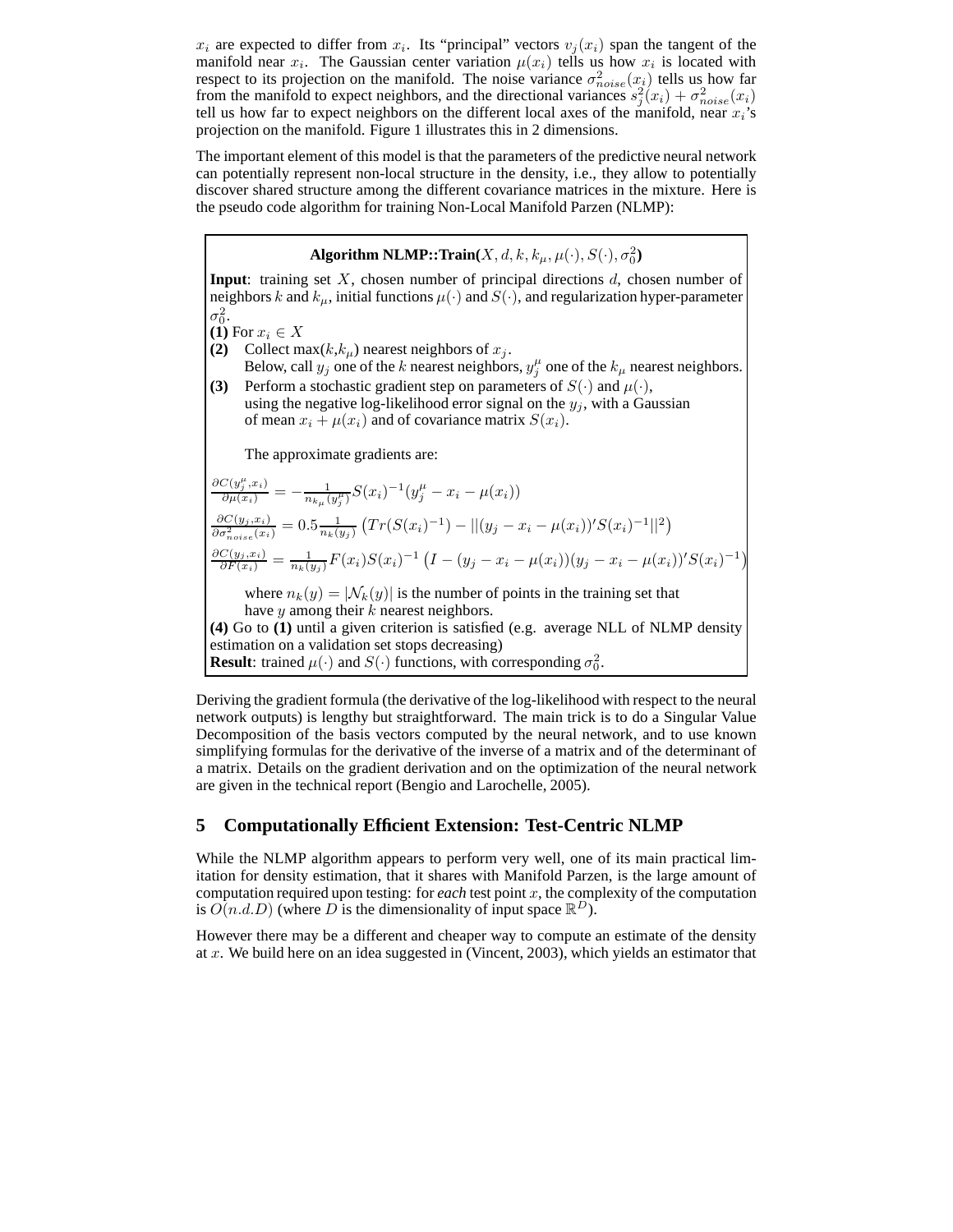does not exactly integrate to one, but this is not an issue if the estimator is to be used for applications such as classification. Note that in our presentation of NLMP, we are using "hard" neighborhoods (i.e. a local weighting kernel that assigns a weight of 1 to the  $k$ nearest neighbors and 0 to the rest) but it could easily be generalized to "soft" weighting, as in (Vincent, 2003).

Let us decompose the true density at x as:  $p(x) = p(x|x \in B_k(x))P(B_k(x))$ , where  $B_k(x)$  represents the spherical ball centered on x and containing the k nearest neighbors of x (i.e., the ball with radius  $||x - N_k(x)||$  where  $N_k(x)$  is the k-th neighbor of x in the training set).

It can be shown that the above NLMP learning procedure looks for functions  $\mu(\cdot)$  and  $S(\cdot)$ that best characterize the distribution of the k training-set nearest neighbors of x as the normal  $N(\cdot; x + \mu(x), S(x))$ . If we trust this locally normal (unimodal) approximation of the neighborhood distribution to be appropriate then we can approximate  $p(x|x \in B_k(x))$ by  $N(x; x + \mu(x), S(x))$ . The approximation should be good when  $B_k(x)$  is small and  $p(x)$  is continuous. Moreover as  $B_k(x)$  contains k points among n we can approximate  $P(B_k(x))$  by  $\frac{k}{n}$ .

This yields the estimator  $\hat{p}(x) = N(x; x + \mu(x), S(x)) \frac{k}{n}$ , which requires only  $O(d.D)$  time to evaluate at a test point. We call this estimator *Test-centric NLMP*, since it considers only the Gaussian predicted at the test point, rather than a mixture of all the Gaussians obtained at the training points.

## **6 Experimental Results**

We have performed comparative experiments on both toy and real-world data, on density estimation and classification tasks. All hyper-parameters are selected by cross-validation, and the costs on a large test set is used to compare final performance of all algorithms.

**Experiments on toy 2D data**. To understand and validate the non-local algorithm we tested it on toy 2D data where it is easy to understand what is being learned. The **sinus** data set includes examples sampled around a sinus curve. In the **spiral** data set examples are sampled near a spiral. Respectively, 57 and 113 examples are used for training, 23 and 48 for validation (hyper-parameter selection), and 920 and 3839 for testing. The following algorithms were compared:

• Non-Local Manifold Parzen Windows. The hyper-parameters are the number of principal directions (i.e., the dimension of the manifold), the number of nearest neighbors  $k$  and  $\bar{k}_{\mu}$ , the minimum constant noise variance  $\sigma_0^2$  and the number of hidden units of the neural network.

• Gaussian mixture with full but regularized covariance matrices. Regularization is done by setting a minimum constant value  $\sigma_0^2$  to the eigenvalues of the Gaussians. It is trained by EM and initialized using the k-means algorithm. The hyper-parameter is  $\sigma_0^2$ , and early stopping of EM iterations is done with the validation set.

• Parzen Windows density estimator, with a spherical Gaussian kernel. The hyperparameter is the spread of the Gaussian kernel.

• Manifold Parzen density estimator. The hyper-parameters are the number of principal components, k of the nearest neighbor kernel and the minimum eigenvalue  $\sigma_0^2$ .

Note that, for these experiments, the number of principal directions (or components) was fixed to 1 for both NLMP and Manifold Parzen.

Density estimation results are shown in table 1. To help understand why Non-Local Manifold Parzen works well on these data, figure 2 illustrates the learned densities for the sinus and spiral data. Basically, it works better here because it yields an estimator that is less sensitive to the specific samples around each test point, thanks to its ability to share structure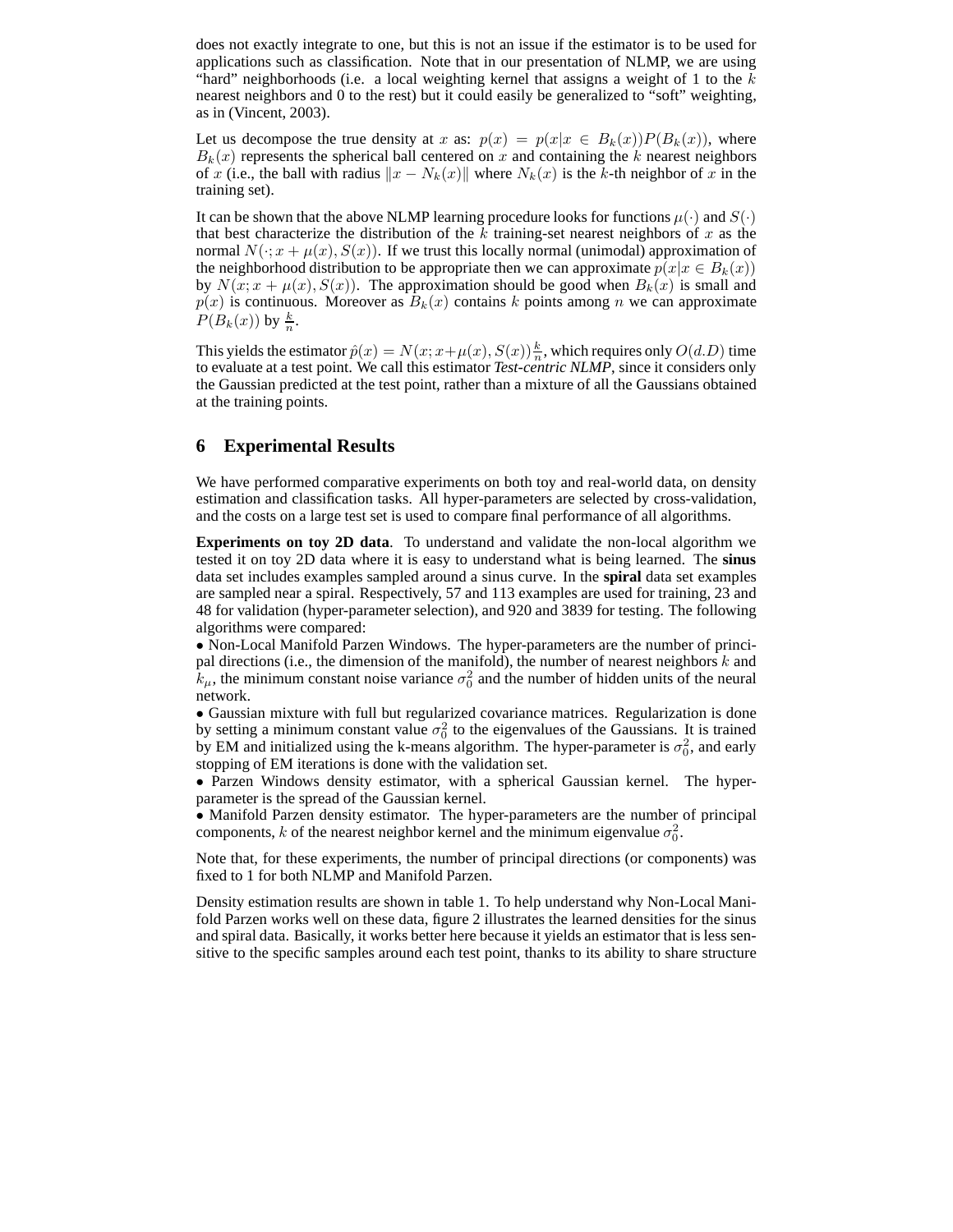| <b>Algorithm</b>      | sinus | spiral   |
|-----------------------|-------|----------|
| <b>Non-Local MP</b>   | 1.144 | $-1.346$ |
| Manifold Parzen       | 1.345 | $-0.914$ |
| <b>Gauss Mix Full</b> | 1.567 | $-0.857$ |
| Parzen Windows        | 1.841 | $-0.487$ |

Table 1: *Average out-of-sample negative loglikelihood on two toy problems, for Non-Local Manifold Parzen, a Gaussian mixture with full covariance, Manifold Parzen, and Parzen Windows. The non-local algorithm dominates all the others.*

| <b>Algorithm</b>    | Valid.   | Test   |
|---------------------|----------|--------|
| <b>Non-Local MP</b> | $-73.10$ | -76.03 |
| Manifold Parzen     | 65.21    | 58.33  |
| Parzen Windows      | 77.87    | 65.94  |

Table 2: *Average Negative Log-Likelihood on the digit rotation experiment, when testing on a digit class (1's) not used during training, for Non-Local Manifold Parzen, Manifold Parzen, and Parzen Windows. The non-local algorithm is clearly superior.*

across the whole training set.



Figure 2: *Illustration of the learned densities (sinus on top, spiral on bottom) for four compared models. From left to right: Non-Local Manifold Parzen, Gaussian mixture, Parzen Windows, Manifold Parzen. Parzen Windows wastes probability mass in the spheres around each point, while leaving many holes. Gaussian mixtures tend to choose too few components to avoid overfitting. The Non-Local Manifold Parzen exploits global structure to yield the best estimator.*

**Experiments on rotated digits**. The next experiment is meant to show both qualitatively and quantitatively the power of non-local learning, by using 9 classes of rotated digit images (from 729 first examples of the USPS training set) to learn about the rotation manifold and testing on the left-out class (digit 1), not used for training. Each training digit was rotated by 0.1 and 0.2 radians and all these images were used as training data. We used NLMP for training, and for testing we formed an augmented mixture with Gaussians centered not only on the training examples, but also on the original unrotated 1 digits. We tested our estimator on the rotated versions of each of the 1 digits. We compared this to Manifold Parzen trained on the training data containing both the original and rotated images of the training class digits and the unrotated 1 digits. The objective of the experiment was to see if the model was able to infer the density correctly around the original unrotated images, i.e., to predict a high probability for the rotated versions of these images. In table 2 we see quantitatively that the non-local estimator predicts the rotated images much better.

As qualitative evidence, we used small steps in the principal direction predicted by *Testcentric NLMP* to rotate an image of the digit 1. To make this task even more illustrative of the generalization potential of non-local learning, we followed the tangent in the direction opposite to the rotations of the training set. It can be seen in figure 3 that the rotated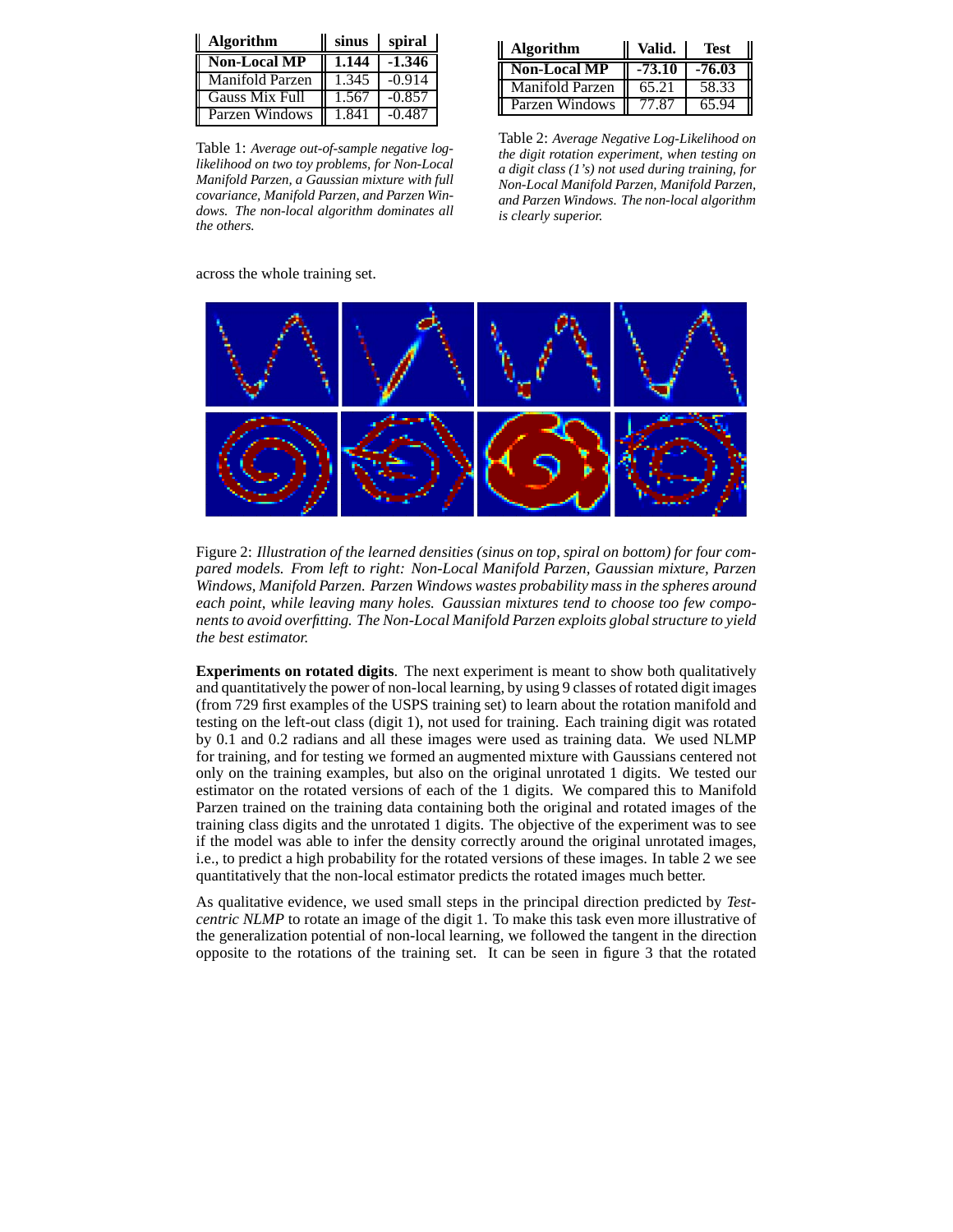

Figure 3: *From left to right: original image of a digit 1; rotated analytically by* −0.2 *radians; Rotation predicted using Non-Local MP; rotation predicted using MP. Rotations are obtained by following the tangent vector in small steps.*

digit obtained is quite similar to the same digit analytically rotated. For comparison, we tried to apply the same rotation technique to that digit, but by using the principal direction, computed by Manifold Parzen, of its nearest neighbor's Gaussian component in the training set. This clearly did not work, and hence shows how crucial non-local learning is for this task.

In this experiment, to make sure that NLMP focusses on the tangent plane of the rotation manifold, we fixed the number of principal directions  $d = 1$  and the number of nearest neighbors  $k = 1$ , and also imposed  $\mu(\cdot) = 0$ . The same was done for Manifold Parzen.

**Experiments on Classification by Density Estimation.** The USPS data set was used to perform a classification experiment. The original training set (7291) was split into a training (first 6291) and validation set (last 1000), used to tune hyper-parameters. One density estimator for each of the 10 digit classes is estimated. For comparison we also show the results obtained with a Gaussian kernel Support Vector Machine (already used in (Vincent and Bengio, 2003)). **Non-local MP\*** refers to the variation described in (Bengio and Larochelle, 2005), which attemps to train faster the components with larger variance. The t-test statistic for the null hypothesis of no difference in the average classification error on the test set of 2007 examples between Non-local MP and the strongest competitor (Manifold Parzen) is shown in parenthesis. Figure 4 also shows some of the invariant transformations learned by **Non-local MP** for this task.

Note that better SVM results (about 3% error) can be obtained using prior knowledge about image invariances, e.g. with virtual support vectors (Decoste and Scholkopf, 2002). However, as far as we know the NLMP performance is the best on the original USPS dataset among algorithms that do not use prior knowledge about images.

| <b>Algorithm</b>       | Valid.  | Test               | <b>Hyper-Parameters</b>                                       |
|------------------------|---------|--------------------|---------------------------------------------------------------|
| <b>SVM</b>             | 1.2%    | 4.68%              | $C = 100, \sigma = 8$                                         |
| Parzen Windows         | 1.8%    | 5.08%              | $\sigma = 0.8$                                                |
| <b>Manifold Parzen</b> | $0.9\%$ | 4.08%              | $\overline{d=11}, k=11, \sigma_0^2=0.1$                       |
| <b>Non-local MP</b>    | $0.6\%$ | $3.64\%$ (-1.5218) | $d = 7, k = 10, k_{\mu} = 10,$                                |
|                        |         |                    | $\sigma_0^2 = 0.05$ , $n_{hid} = 70$                          |
| Non-local $MP^*$       | $0.6\%$ |                    | <b>3.54% (-1.9771)</b> $\mathbf{d} = 7, k = 10, k_{\mu} = 4,$ |
|                        |         |                    | $\sigma_0^2 = 0.05, n_{hid} = 30$                             |

Table 3: *Classification error obtained on USPS with SVM, Parzen Windows and Local and Non-Local Manifold Parzen Windows classifiers. The hyper-parameters shown are those selected with the validation set.*

## **7 Conclusion**

We have proposed a non-parametric density estimator that, unlike its predecessors, is able to generalize far from the training examples by capturing global structural features of the